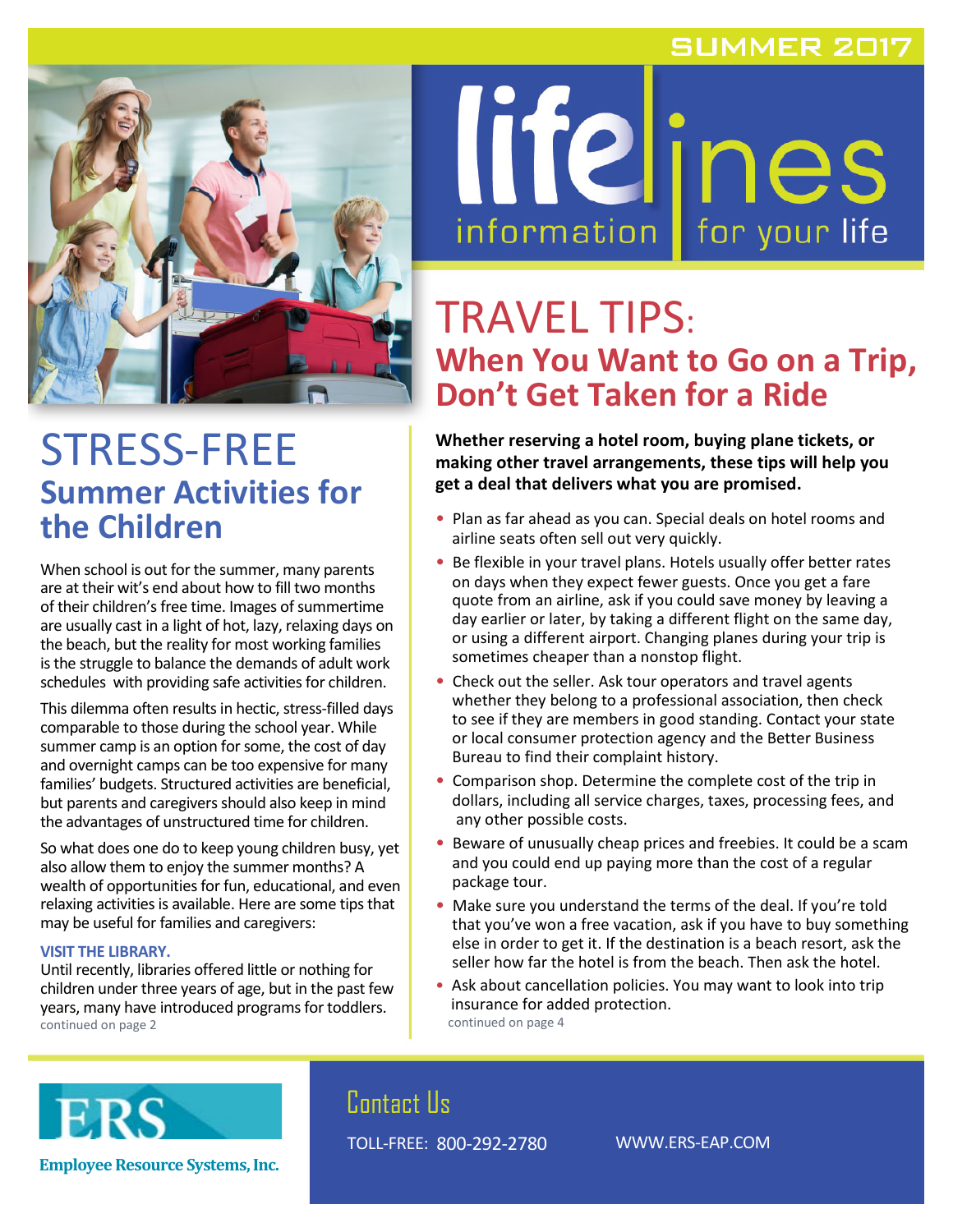### **SUMMER 2017**



# STRESS-FREE **Summer Activities for the Children** continued from page 1

Children and adults can participate in activities that may include reading aloud, storytelling, finger-plays, rhymes, and songs.

Preschoolers usually enjoy the group activities offered by libraries, where they can participate in puppet shows and arts and crafts activities. For children in primary school, there are variations of the storytelling hours that often include discussions and presentations by the children themselves, as well as summer reading programs. Many public libraries also offer training courses for children in using different software or educational programs.

### **DISCOVER GEOGRAPHY.**

What makes a place special? What are the physical characteristics of your local area? Take children for a walk around your local area and look at what makes it unique. Point out how it is similar to other places you have been and how it is different. If you live near a park, a lake, a river or a stream, take your children there and spend time



talking about its uses. Read stories about distant places with children or sing songs to teach geography. Make a wish list of places you would like to visit with your child. Look them up on a map and plan a trip – real or pretend.

### **VIEW AND CREATE COLLECTIONS.**

Go to a children's museum to view hands-on exhibits or suggest that your children start a 'collection' and build their own museum. They can collect natural materials, such as acorns and leaves from a local park or sea shells from the beach.

#### **LEARN ABOUT NATURE.**

Older children can learn about weather by using a map to look up the temperature of cities around the world and discovering how hot each gets in the summer. Watch cloud formations and imagine. Do the shapes look like horses, ducks, or other animals?

At night, depending on their age, camp out in a tent in the back garden. Create a treasure map for children to find hidden treats in the yard. Read about your local birds and flowers, and if possible, bicycle ride to a nearby park to find them.

#### **USE COMMUNITY RESOURCES.**

Watch for special events, such as free outdoor music festivals or concerts. Many communities host evening concerts in local parks – pack a picnic dinner and enjoy time with your family. People are resources too – collectors, painters, and backyard naturalists may live in your area, eager to share their knowledge with children.

#### **RAINY DAY ACTIVITIES.**

Summertime often brings thunder clouds. On days when outdoor activities are not possible, you can share family history and photos with your children. Pull out the old videotapes of past family gatherings and events. Prepare an indoor picnic with your child or cook dinner together.

### **Whatever the activity, children can enjoy and appreciate the summer months in ways that are both educational and stress reducing for all involved!**

Workplace Options (Reviewed 2014). *Stress-free summer activities for the children*. London: Author.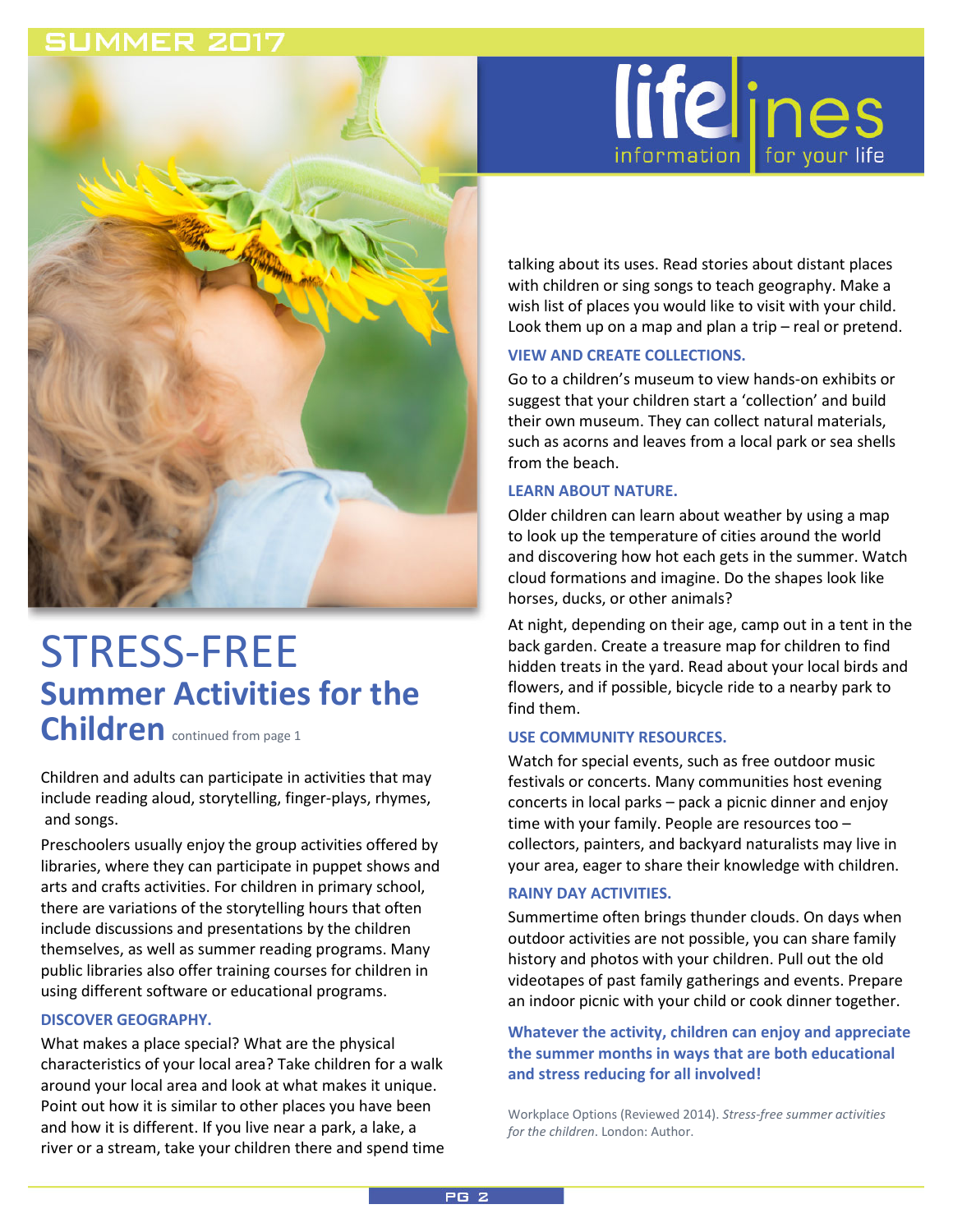

# **Surviving** OFFICE POLITICS

Office politics can either be a positive or negative influence on your career. If you aren't successful in dealing with it, you can lose your job, get demoted, or be alienated from key projects or people. If you are successful in dealing with politics, you can gain access to key influential players inside the company and even gain a promotion.

If you want to advance in your company, create more success, increase your responsibility, and work on high profile projects, learn how to survive office politics that exist in your company and group.

**Here are five ways to survive office politics and put the power of politics to work for you:**

#### **1. BE LIKED**

If you look around at the people who play the political game the best, they are the ones who get everyone to like them. The first key is getting people to like you, make sure they feel you are on their side. When you are liked, people are less inclined to battle you when the politics start to involve you or your work. When you get along with people, it makes it easier for others to support your ideas.



#### **2. KEEP IT PROFESSIONAL AT ALL TIMES.**

 No matter how frustrated, irritated or shorttempered you become, it's vital you keep your professional composure. Things will affect you at work that you don't want to react to and lose yourself. Remember that part of the political game is keeping yourself level headed and composed.

#### **3. DON'T WHINE AND COMPLAIN.**

 It's easy to complain about management, your boss, other people, your workload, deadlines, and projects. Also, you will find many others who will join you in the complaint game because it's a nice release and feels good to find others who share your frustrations. However, whining and complaining is a passive approach that is about standing on the sidelines and judging, versus proactively working toward eliminating the cause of the problem.

#### **4. DON'T MAKE ENEMIES OR BURN BRIDGES.**

 There will be people at work you won't like or respect. It's important to not let this affect your ability to get along with them. It's easy to make enemies or have someone not like you or you not like them. However, this makes your job more difficult and just expands the work politics that already existed.

#### **5. DON'T MAKE OTHERS LOOK BAD.**

 Making others look bad brings work politics to an elevated level. Most of the time, you don't consciously try make someone look bad. However, you can be careless or not aware of the impact of your actions on others. Actively try to make people look good because this will come back and look favorably on you.

Garfinkle, J. (n.d.). *Surviving office politics.* Retrieved August 18, 2016, from http://www.garfinkleexecutivecoaching.com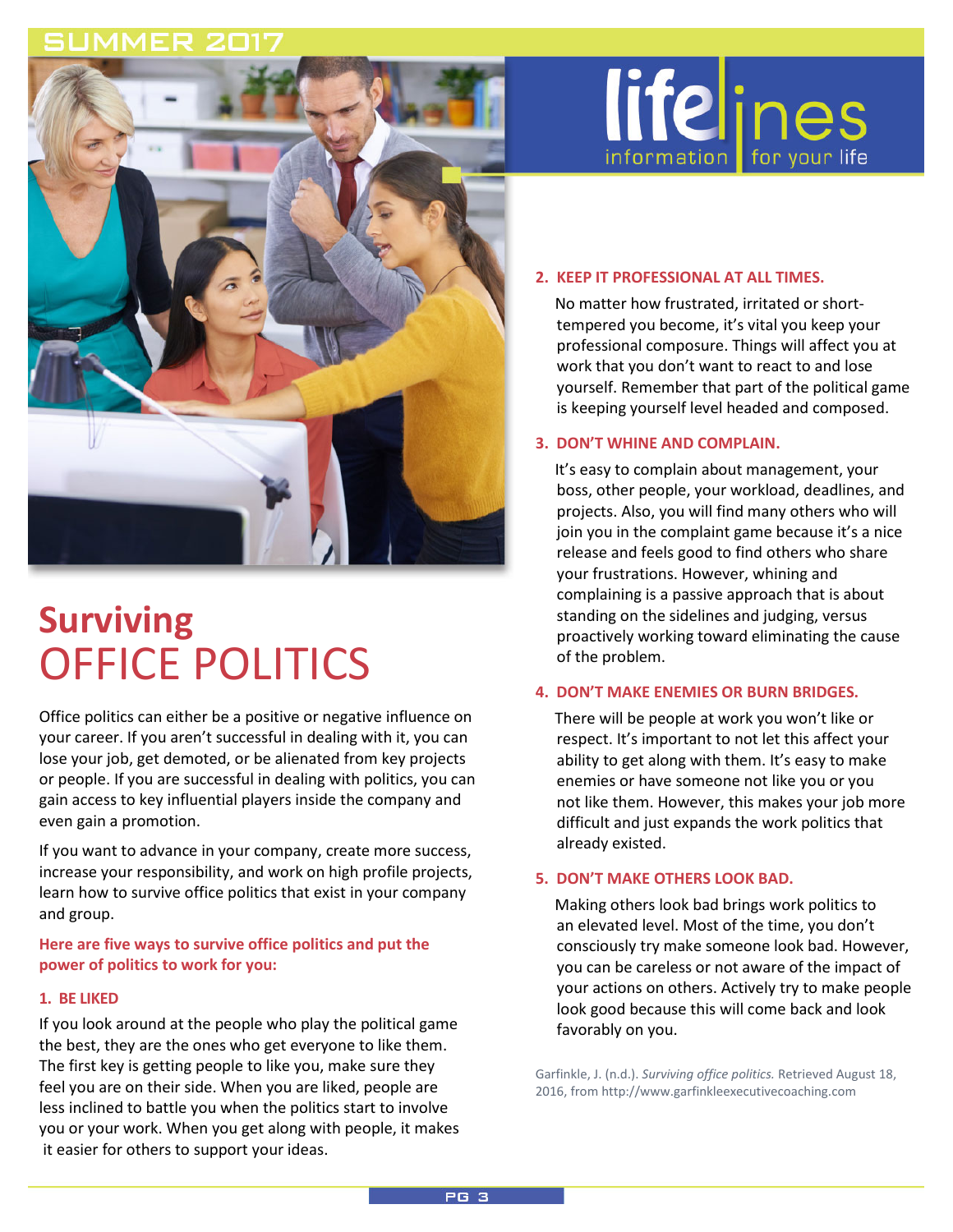### SLIMMER 201



# PET OWNERS: **Prepare for Emergencies Now**

### *Preparing for your pets makes sense. Get ready now.*

If you are like millions of animal owners worldwide, your pet is an important member of your household. The likelihood that you and your animals will survive an emergency such as a fire or flood, tornado, or terrorist attack depends largely on emergency planning that is done today. Some of the things you can do to prepare for the unexpected, such as assembling an animal emergency-supply kit and developing a pet care buddy system, are the same for any emergency. Whether you decide to stay put in an emergency or evacuate to a safer location, you will need to make plans in advance for your pets. Keep in mind that what's best for you is typically what's best for your animals.

If you must evacuate, take your pets with you if possible. However, if you are going to a public shelter, it is important to understand that animals may not be allowed inside. Plan in advance for shelter alternatives that will work for both you and your pets.

Make a back-up emergency plan in case you can't care for your animals. Develop a buddy system with neighbors, friends, and relatives to make sure that someone is available to care for or evacuate your pets if you are unable to do so. Be prepared to improvise and use what you have on hand to make it on your own for at least three days, maybe longer.

#### **PREPARE! GET A PET EMERGENCY-SUPPLY KIT.**

Just as you do with your family's emergency supply kit, think first about the basics for survival, particularly food and water. Consider two kits. In one, put everything you and your pets will need to stay where you are. The other should be a lightweight, smaller version you can take with you if you and your pets have to get away. continued on page 5



## TRAVEL TIPS: **When You Want to Go on a Trip, Don't Get Taken**  for a Ride continued from page 1

The Travel Insurance Comparison Site® (https://www.insuremytrip.com) offers pricing and policy information on plans from different companies and describes the different forms of policies available.

- Insist on written confirmations. Ask for written proof of reservations and dates.
- Pay by credit card. It's not unusual to make a deposit or even pay in full for travel services before the trip. A credit card gives you the right to dispute charges for services that were misrepresented or never delivered. If a travel agent or service provider tells you that you can't leave for at least two months, be very cautious—the deadline for disputing a credit card charge is 60 days and most scam artists know this.

In some states, travel sellers have to be registered and insured. Advance payments for travel must be placed in an escrow account until the services are provided. Prizes or "free gifts" may also be regulated. Contact your state or local consumer protection agency to find out about your rights and how to file complaints. The American Society of Travel Agents will also help resolve disputes with member agents.

USA.gov. (Updated 2014, September 3). *Tips for planning a trip.* Retrieved September 11, 2014, from http://www.usa.gov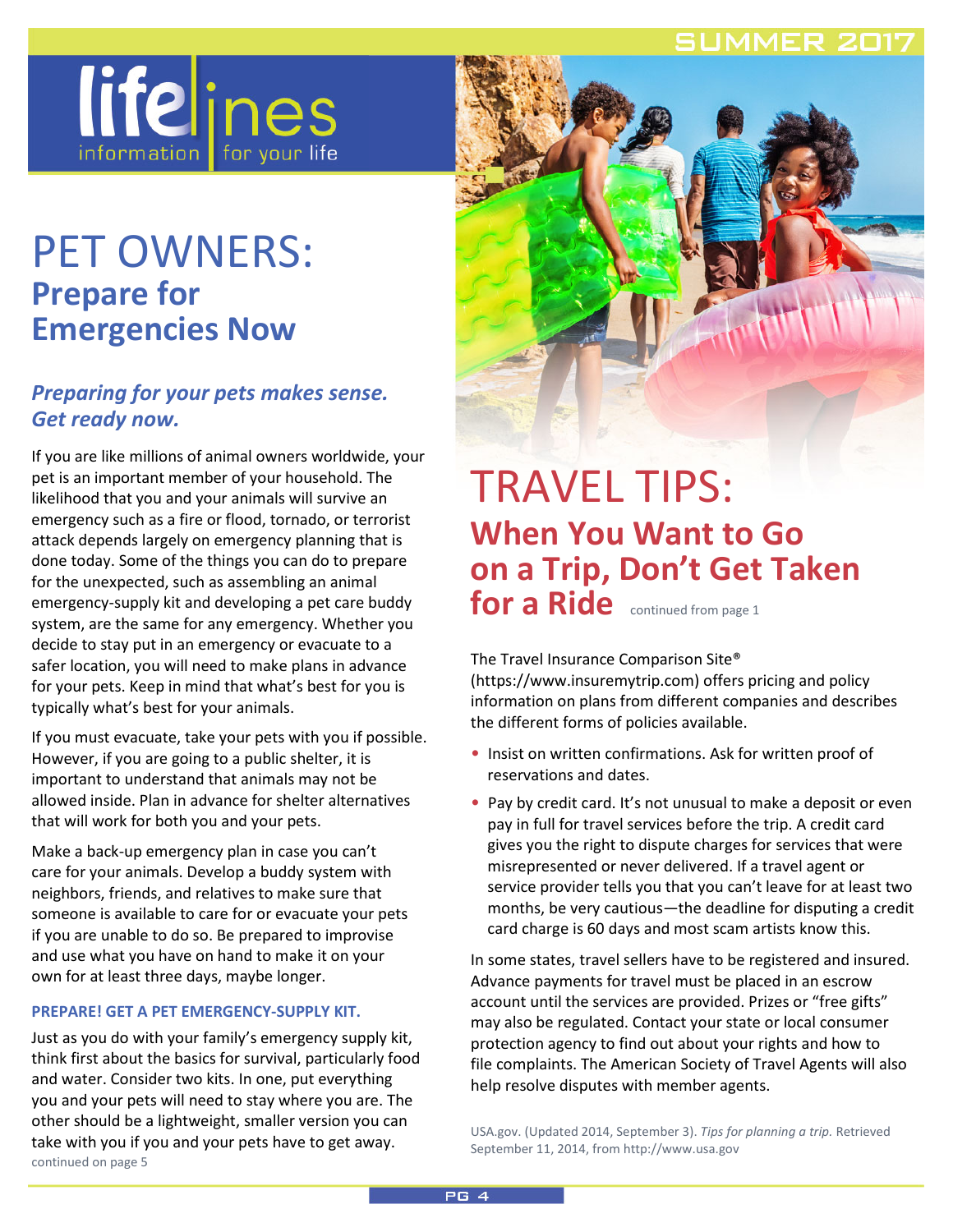

# PET OWNERS: Prepare for Emergencies Now continued from page 4

Plus, be sure to review your kits regularly to ensure that their contents, especially foods and medicines, are fresh.

- **Food:** Keep at least three days of food in an airtight, waterproof container.
- **Water:** Store at least three days of water specifically for your pets, in addition to water you need for yourself and your family.
- **Medicines and Medical Records:** Keep an extra supply of medicines your pet takes on a regular basis in a waterproof container.
- **First Aid Kit:** Talk to your veterinarian about what is most appropriate for your pet's emergency medical needs. Most kits should include cotton bandage rolls, bandage tape and scissors, antibiotic ointment, flea and tick prevention, latex gloves, isopropyl alcohol, and saline solution. Include a pet first-aid reference book.
- **Collar with ID Tag and Harness or Leash:** Your pet should wear a collar with its rabies tag and identification at all times. Include a back-up leash, collar, and ID tag in your pet's emergency supply kit. In addition, place copies of your pet's registration information, adoption papers, vaccination documents, and medical records in a clean plastic bag or waterproof container, and also add them to your kit. You should also consider talking with your veterinarian about permanent identification, such as



 microchipping (if your pet isn't already) and enrolling your pet in a recovery database.

- **Crate or Other Pet Carrier:** If you need to evacuate in an emergency situation, take your pets and animals with you, provided that it is practical to do so. In many cases, your ability to do so will be aided by having a sturdy, safe, and comfortable crate or carrier ready for transporting your pet. The carrier should be large enough for your pet to stand, turn around, and lie down in.
- **Sanitation:** Include pet litter and a litter box (if appropriate), newspapers, paper towels, plastic trash bags, and household chlorine bleach to provide for your pet's sanitation needs. You can use bleach as a disinfectant (dilute 9 parts water to 1 part bleach), or in an emergency you can also use it to purify water. Use approximately 16 drops of regular household liquid bleach per four liters of water. Do not use scented or color-safe bleaches, or those with added cleaners.
- **A Picture of You and Your Pet Together:** If you become separated from your pet during an emergency, a picture of you and your pet together will help you document ownership and allow others to assist you in identifying your pet. Include detailed information about species, breed, age, sex, color, and distinguishing characteristics.
- **Familiar Items:** Put favorite toys, treats, or bedding in your kit. Familiar items can help reduce stress for your pet.

#### **PLAN WHAT YOU WILL DO IN AN EMERGENCY.**

Be prepared to assess the situation. Use whatever you have on hand to take care of yourself and ensure your pet's safety during an emergency. Depending on your circumstances and the nature of the emergency, the first important decision is whether you stay put or get away. You should understand and plan for both possibilities. Use common sense and the information you are learning here to determine if there is immediate danger.

In any emergency, local authorities may or may not immediately be able to provide information on what is happening and what you should do. However, watch TV, listen to the radio, or check the Internet for instructions. If you're specifically told to evacuate, shelter-in-place or seek medical treatment, do so immediately. continued on page 6